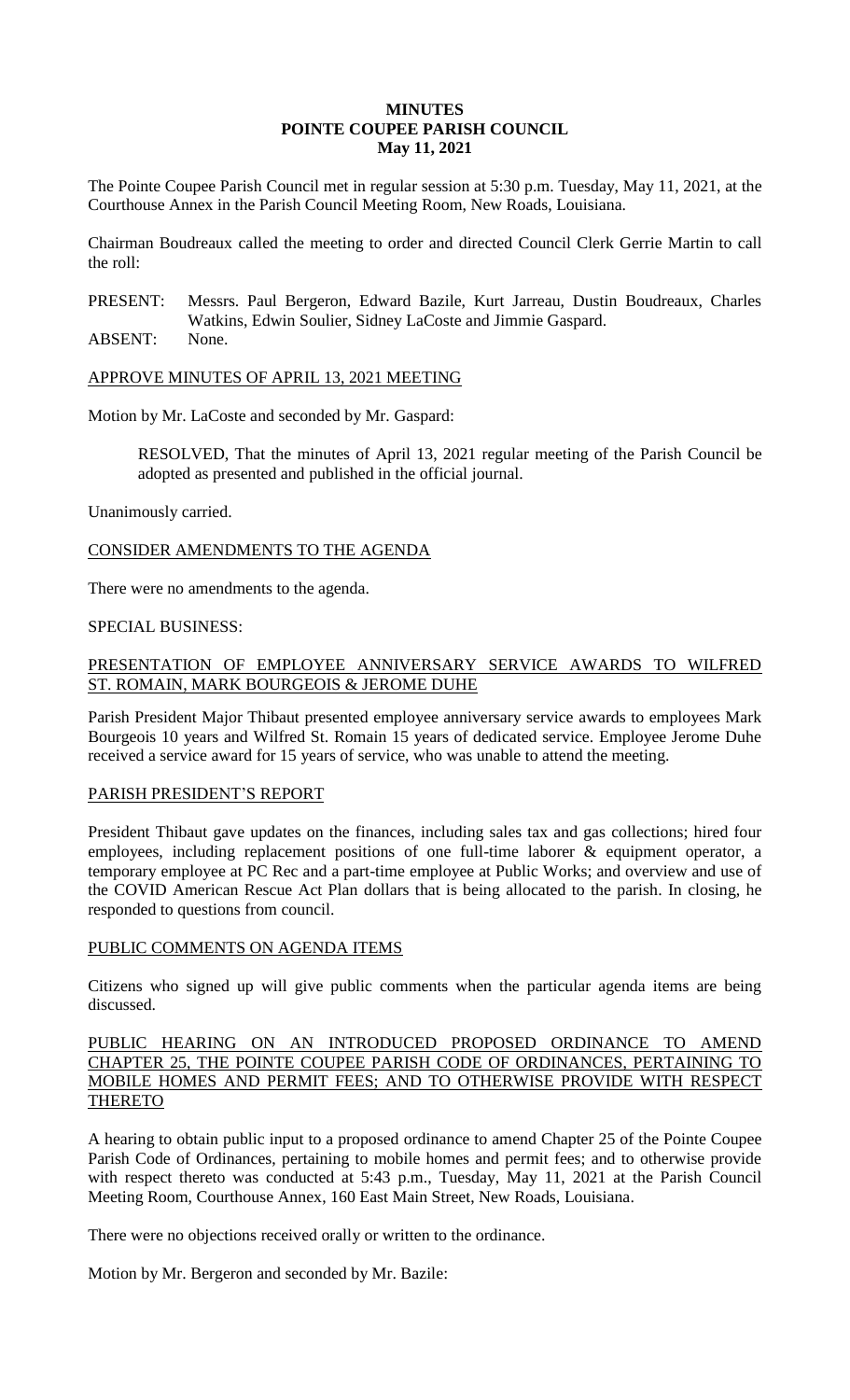RESOLVED, That a proposed ordinance to amend Chapter 25 of the Pointe Coupee Parish Code of Ordinances, pertaining to mobile homes and permit fees; and to otherwise provide with respect thereto be adopted by the Pointe Coupee Parish Council.

The Chairman called for a roll call vote that resulted as follows:

YEAS: Messrs. Gaspard, LaCoste, Soulier, Watkins, Boudreaux, Jarreau, Bazile and Bergeron.

NAYS: None.

ABSENT: None.

On a vote of 8-0-0, the motion carried.

#### INTRODUCTION OF ORDINANCE(S):

## AN ORDINANCE TO AMEND CHAPTER 22 OF THE POINTE COUPEE PARISH CODE OF ORDINANCES, WITH REGARDS TO SUBDIVISIONS APPLICATION, AND FURTHER PROVIDING WITH RESPECT THERETO (PUBLIC HEARING JUNE 8, 2021)

## NOTICE OF INTRODUCTION OF ORDINANCE AND PUBLIC HEARING

NOTICE IS HEREBY GIVEN that a proposed ordinance to amend and reenact Chapter 22 of the Pointe Coupee Parish Code of Ordinances, with regards to subdivisions application, and further providing with respect thereto has been introduced before the Pointe Coupee Parish Council, and that a public hearing will be held relative thereto at 5:30 p.m., Tuesday, June 8, 2021 at the Parish Council Meeting Room, Courthouse Annex, 160 East Main Street, New Roads, Louisiana, after which said ordinance may be considered for adoption. All interested persons are urged to attend.

AN ORDINANCE TO AMEND CHAPTER 6 OF THE POINTE COUPEE PARISH CODE OF ORDINANCES, PERTAINING TO THE PERMIT FOR THE CONSTRUCTION OF BUILDINGS AND OTHER STRUCTURES OVER FALSE RIVER, AND TO FURTHER PROVIDE WITH RESPECT THERETO (PUBLIC HEARING JUNE 8, 2021)

# NOTICE OF INTRODUCTION OF ORDINANCE AND PUBLIC HEARING

NOTICE IS HEREBY GIVEN that a proposed ordinance to amend Chapter 6 of the Pointe Coupee Parish Code of Ordinances, pertaining to the permit for the construction of buildings and other structures over False River, and to further provide with respect thereto has been introduced before the Pointe Coupee Parish Council, and that a public hearing will be held relative thereto at 5:30 p.m., Tuesday, June 8, 2021 at the Parish Council Meeting Room, Courthouse Annex, 160 East Main Street, New Roads, Louisiana, after which said ordinance may be considered for adoption. All interested persons are urged to attend.

#### AN ORDINANCE TO AMEND THE ABANDONED VEHICLE ORDINANCE

The introduction to amend the abandoned vehicle ordinance was not available.

### AN ORDINANCE TO AMEND AND REENACT CHAPTER 3 OF THE POINTE COUPEE PARISH CODE OF ORDINANCES, PERTAINING TO PERMITS FOR THE SALE OF ALCOHOLIC BEVERAGES, AND FURTHER PROVIDING WITH RESPECT THERETO (PUBLIC HEARING JUNE 8, 2021)

# NOTICE OF INTRODUCTION OF ORDINANCE AND PUBLIC HEARING

NOTICE IS HEREBY GIVEN that a proposed ordinance to amend and reenact Chapter 3 of the Pointe Coupee Parish Code of Ordinances, pertaining to permits for the sale of alcoholic beverages, and further providing with respect thereto has been introduced before the Pointe Coupee Parish Council, and that a public hearing will be held relative thereto at 5:30 p.m., Tuesday, June 8, 2021 at the Parish Council Meeting Room, Courthouse Annex, 160 East Main Street, New Roads, Louisiana, after which said ordinance may be considered for adoption. All interested persons are urged to attend.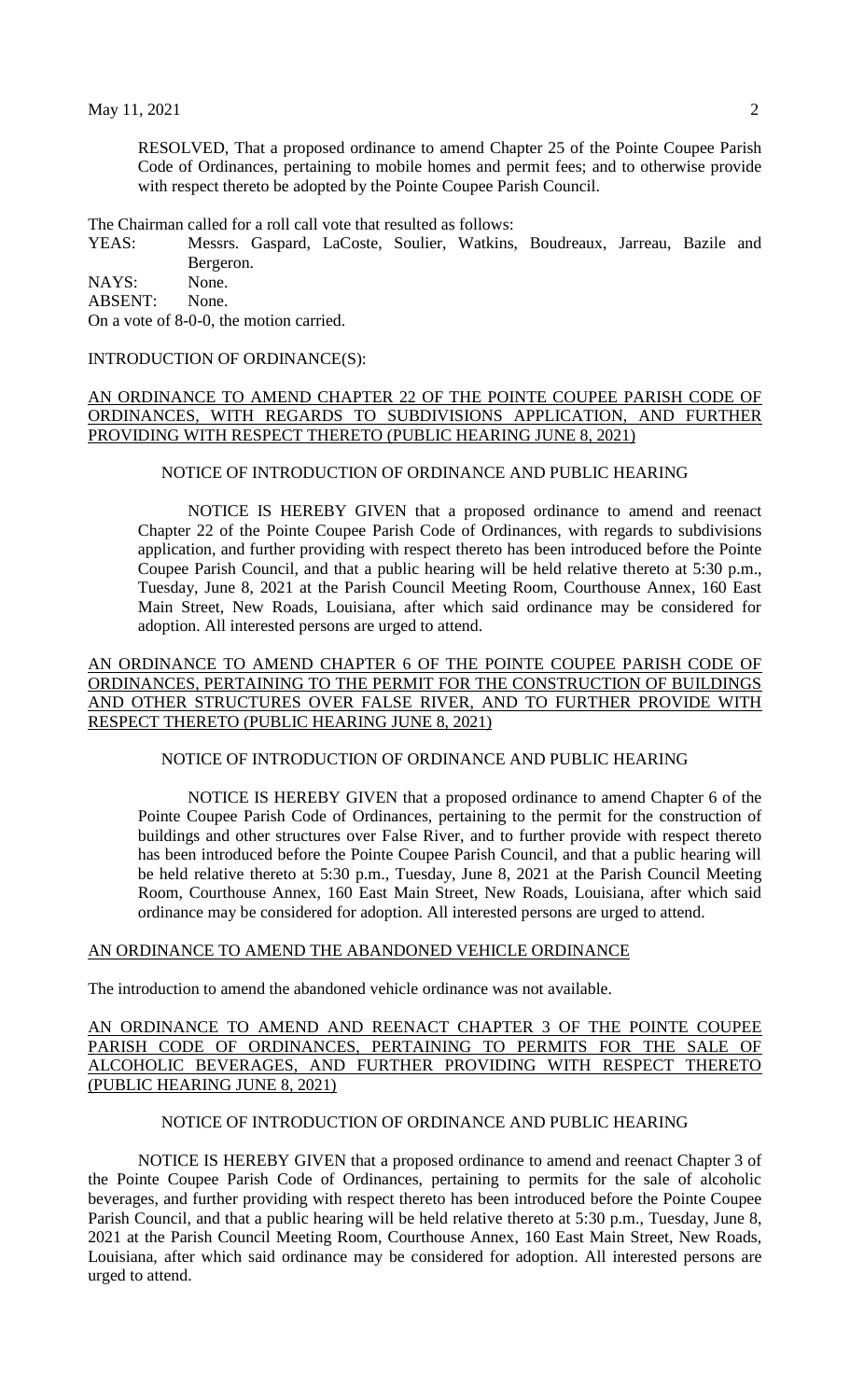#### $\text{May } 11, 2021$  3

#### SPECIAL MATTERS TO BE CONSIDERED BY COUNCIL:

#### DISCUSSION OF FALSE RIVER RELATIVE TO OPERATING LEVELS AND NO WAKE **ZONES**

President Thibaut gave a summary and history of operating the water levels in False River, and the current operating plan that was adopted by the parish. He reported the river is closed at 18ft. and open at 17.5ft., and gave an overview of the operations of the three gates structures near the river. He gave an overview of the Tri-Parish Watershed Initiative Project that is a drainage improvement project that comprised of Pointe Coupee, Iberville and West Baton Rouge Parishes, which includes proposed digging of a channel from Bayou Maringouin or Bayou Grosse Tete that will flow to the Atchafalaya with a pumping station being located in Iberville Parish.

President Thibaut commented on enforcing the no wake zones in False River, and the placement of buoys in the river by the Kiwanis Club. He reported on advertising through social media, placing signage at boat launches and in canals to educate citizens about the no wake zones. Sheriff Rene' Thibodeaux and Mr. Devall of LA Wildlife & Fisheries commented on their enforcement of the no wake zones and increasing patrols in the river. President Thibaut suggested increasing their patrols on the river Thursday – Sunday, and on holidays.

Chairman Boudreaux commented on the no wake zones in the river and enforcement, and thanked Sheriff Thibaut and LA Wildlife & Fisheries for their support of increasing patrols in the river.

APPEAL FOR EXTENSION OF TIME FOR THE CONDEMNATION AND REMOVAL OF THE DANGEROUS ABANDONED STRUCTURES LOCATED AT 5808 MISTY LANE AT JARREAU (PARCEL #00386840), 5820 MISTY LANE AT JARREAU (PARCEL #0038630), SANDY LOUP ROAD AT JARREAU(PARCEL #00383670), AND SANDY LOUP ROAD AT JARREAU (PARCEL #00400510)

Mr. Tom Wall, husband of Lenda Greene Wall, appeared before the council to request an extension of time to remove the condemned and abandoned structures located on Misty Lane and Sandy Loup Road in Island Woods Subdivision at Jarreau. He reported the mobile home at 5808 Misty Lane (Parcel #00386840) has been removed, in the process of removing the mobile home on Sandy Loup Road (Parcel #00400510), and the mobile home at 5820 Misty Lane (Parcel #00386830) is being refurbished and will be leased. He reported on an incorrect Parcel #00383670 was inadvertently listed and not the property of Mrs. Wall, and the correct property and Parcel #00452810 on Sandy Loup Road is for the two story brick building. After discussion, the following resolution was offered:

Motion by Mr. Bazile and seconded by Mr. Watkins:

RESOLVED, That Mrs. Lenda Greene Wall be granted a 90-day extension of time to remove the condemned and abandoned structures on Misty Lane and Sandy Loup Road at Jarreau.

Unanimously carried.

## APPEAL THE PLANNING & ZONING COMMISSION'S APPROVAL OF A 2FT. VARIANCE AND SHOW CAUSE WHY HIS 3 FT. VARIANCE REQUEST TO CREATE A 5FT. SETBACK ON HIS PROPERTY AT 9883 ISLAND ROAD, VENTRESS SHOULD BE APPROVED

Mr. Peter Roy appeared before the council to appeal the Planning & Zoning Commission's approval of a 2ft. variance, and showed cause why his 3ft. variance request to create a 5ft. setback on his property at 9883 Island Road, Ventress should be approved. In closing, he asked the council to reconsider and approve the variance request to create a 5ft. setback on both sides of his property, and presented letters from neighbors supporting his request.

President Thibaut commented on past practices where 3ft. variance requests have been approved for properties on False River, and supports Mr. Roy's request.

Chairman Boudreaux commented on possibly revisiting and amending the subdivision ordinance to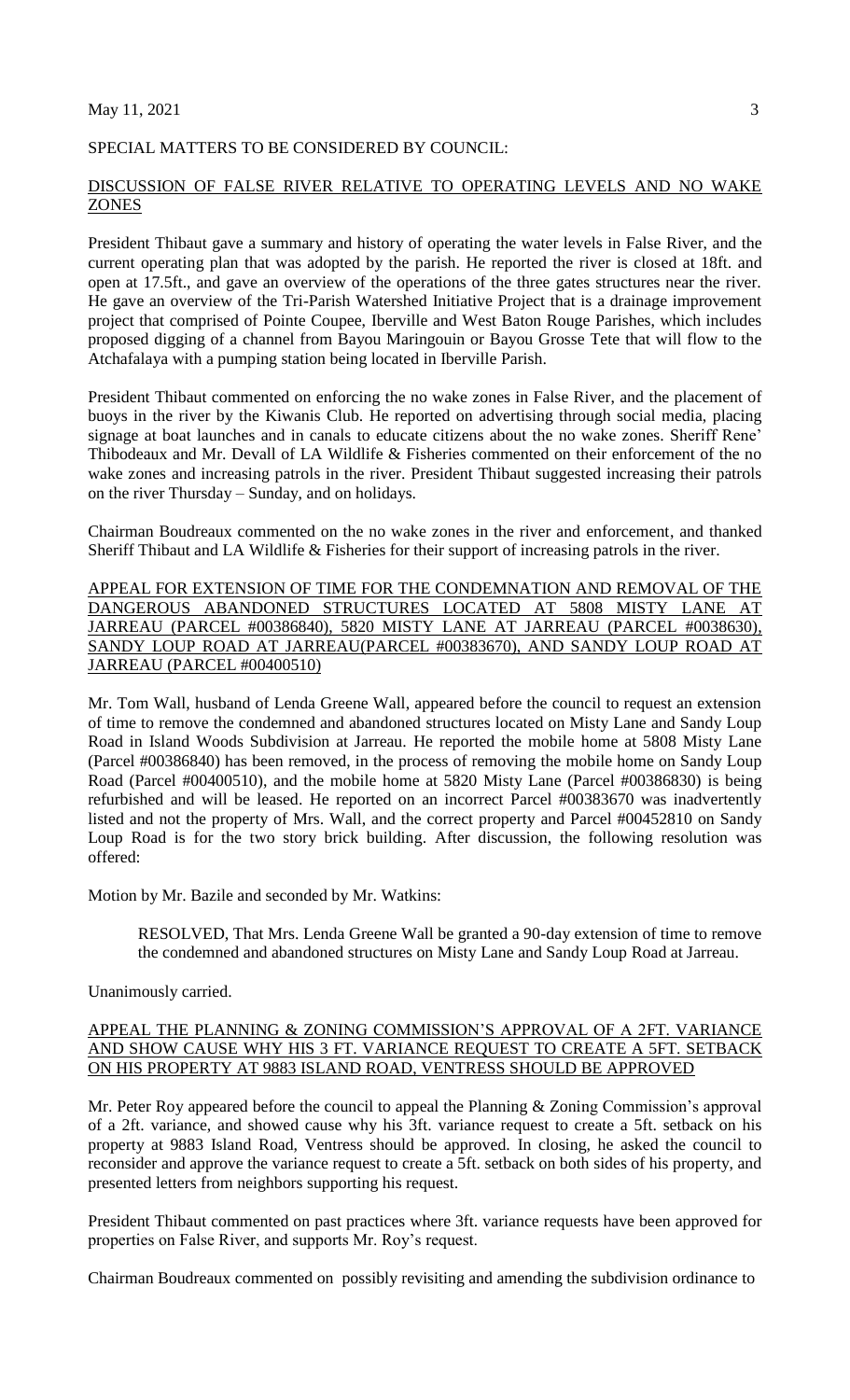$\text{May } 11, 2021$  4

address the 5ft. setbacks.

Motion by Mr. Jarreau and seconded by Mr. Bergeron:

RESOLVED, That Mr. Peter Roy's 3ft. variance request to create a 5ft. setback on both sides of his property be approved.

Unanimously carried.

RESOLUTIONS:

## APPROVE THE POINTE COUPEE BANNER AS THE OFFICIAL JOURNAL FOR THE PARISH AS REQUIRED BY LA R.S. 43:141 AND LA R.S. 43:142, EFFECTIVE JULY 1, 2021

Motion by Mr. Watkins and seconded by Mr. LaCoste:

RESOLVED, That the appointment of The Pointe Coupee Banner as the Official Journal for the parish as required by LA R.S. 43:141 & LA R.S. 43:142, effective July 1, 2021 be approved.

Unanimously carried.

# AUTHORIZE CIVICSOURCE TO ADMINISTER AN ADJUDICATED PROPERTIES SALES PROGRAM FOR THE PARISH

Motion by Mr. Bazile and seconded by Mr. Gaspard:

## AUTHORIZING CIVICSOURCE TO ADMINISTER AN ADJUDICATED PROPERTIES SALE PROGRAM

WHEREAS, each year immovable property is adjudicated for non-payment of taxes; and

WHEREAS, adjudicated properties remain on the tax roll until redeemed or are either sold or transferred; and

WHEREAS, the resources to satisfy the legal requirements for adjudicated property sales are substantial; and

WHEREAS, there are currently no assurances of title insurance for adjudicated properties available for purchase; and

WHEREAS, many adjudicated properties are blighted and abandoned; and

WHEREAS, a sale program encourages redemptions and returns adjudicated properties to commerce; and

WHEREAS, title insurance provides investors the protection needed to redevelop adjudicated properties.

# NOW, THEREFORE, BE IT RESOLVED THAT:

Section 1. We hereby authorize the execution of a professional services agreement with CivicSource<sup>®</sup> to sell eligible adjudicated properties through online, market-driven public auctions and through an adjoining landowner program, and to perform all due diligence needed to both comply with applicable laws and to ensure purchasers the availability of title insurance.

Section 2. We hereby further authorize CivicSource<sup>®</sup> to execute any legally required documents necessary to transfer title and interest in and to adjudicated properties purchased at public auction or by adjoining landowners, as set forth above.

Unanimously carried.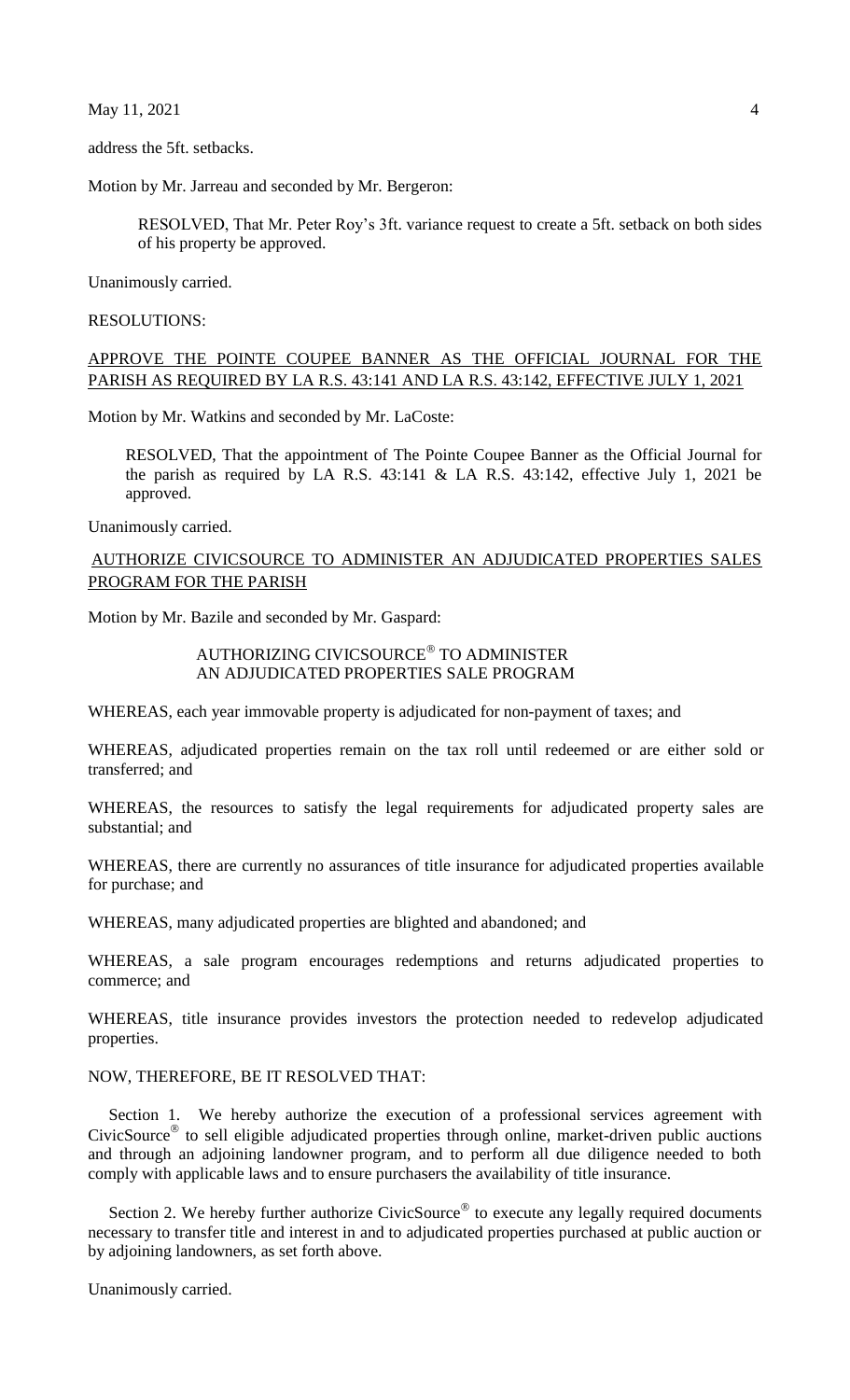# AWARD BID FOR FALSE RIVER ECOSYSTEM RESTORATION - PHASE III RETAINING WALL REPLACEMENT DISCHARGE BAYOU

Motion by Mr. Soulier and seconded by Mr. Bergeron:

RESOLVED, That the low base bid in the amount of \$1,423,357.00 submitted by Omega Foundation Services, Inc. of Thibodeaux, Louisiana for the False River Ecosystem Restoration - Phase III Retaining Wall Replacement Discharge Bayou for construction of additions to the False River Ecosystem, Louisiana Facility Planning and Control Project 50-J39-1201 be accepted by the Pointe Coupee Parish Government, the contract to be awarded pending concurrence of Facility Planning and Control, and the Parish Government commitment to fund the project until completion.

Unanimously carried.

## DECLARE POINTE COUPEE PARISH TO BE A SECOND AMENDMENT SANCTUARY PARISH

Mr. Travis Saizon of Ventress voiced concerns about the council adopting a resolution opposed to his request for an ordinance to declare Pointe Coupee Parish a Second Amendment sanctuary parish and the rights to bear arms. He urged the council to reconsider and adopt an ordinance.

Mr. Lance Moore of Ventress commented on a HR127 bill being considered by the House of Representatives that will require a band on all AR15 guns, citizens to register all guns and apply for a permit to own any weapons. He asked the council to consider an ordinance.

Councilman Jarreau voiced his concerns of supporting the request for adoption of an ordinance and not a resolution relative to the Second Amendment.

Councilmen Bergeron and Bazile both agreed that adopting the resolution will be the beginning, and the resolution will not deter or prevent the attorney from researching information relative to crafting an ordinance.

Chairman Boudreaux clarified that the resolution is not intended to block the crafting of an ordinance or any efforts that are being requested of the council, and agreed with what they are trying to promote. He stated adopting the resolution will show the parish where the council stands in regards to the Second Amendment, until whatever happens to the ordinance. He also clarified that the three councilmembers, who voted no to hiring a third party attorney, was not voting against the Second Amendment, but to hire an attorney.

Motion by Mr. Boudreaux and seconded by Mr. Bergeron:

WHEREAS, acting through the United States Constitution, the people of this Country created a government to be their agent in the exercise of a few defined powers, while reserving to the citizens the right to decide on matters which concern their lives, liberty, and property in the ordinary course of affairs; and

WHEREAS, the Second Amendment of the Constitution of the United States of America states, "A well-regulated Militia being necessary to the security of a free State, the right of the People to keep and bear arms, shall not be infringed"; and

WHEREAS**,** the right of the people to keep and bear arms is further protected from infringement by State and Local Governments under the Ninth, Tenth, and Fourteenth Amendments to the Constitution of the United States of America; and

WHEREAS, the Supreme Court of the United States of America in the District of Columbia v. Heller, 554 U.S. 570 (2008), recognized the individual's right to keep and bear arms, as protected by the Second Amendment of the Constitution of the United States of America. Justice Antonin Scalia's prevailing opinion in that case stated that the Second Amendment protects an individual's right to possess a firearm unconnected with service in a militia, and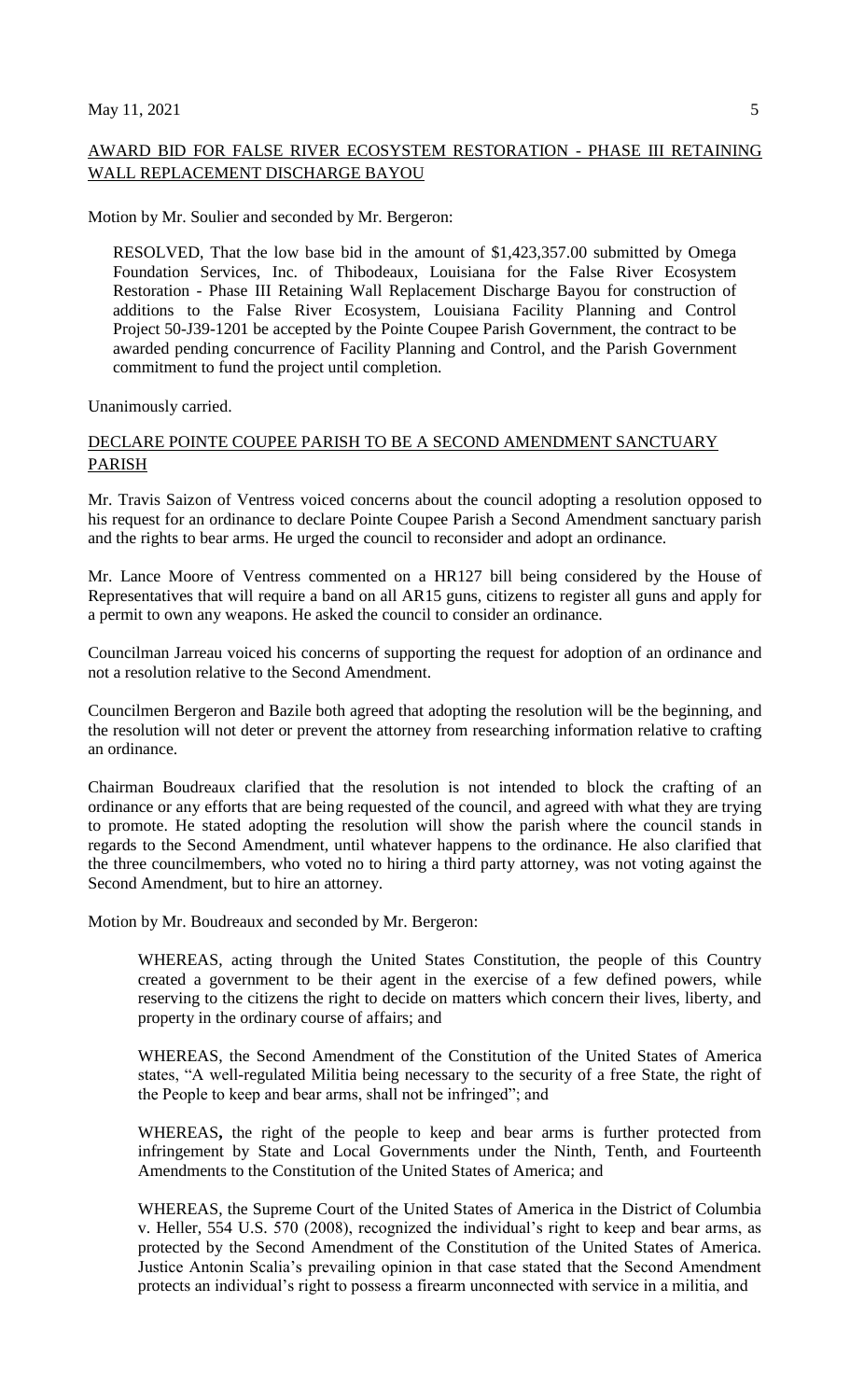the right to use that firearm for traditionally lawful purposes, such as self-defense within the home; and

WHEREAS, Section 1 of the Fourteenth Amendment to the Constitution of the United States of America states, "No State shall make or enforce any law which shall abridge the privileges or immunities of citizens of the United States; nor shall any State deprive any person of life, liberty, or property, without due process of law; nor deny to any person within its jurisdiction the equal protection of the laws"; and

WHEREAS**,** the Supreme Court of the United States recognized in McDonald v. City of Chicago, 561 U.S. 742 (2010), declared that the Second Amendment to the Constitution was incorporated by the Fourteenth Amendment and thereby made applicable to the States; and

WHEREAS, the right to be free from the commandeering hand of government has been recognized by the United States Supreme Court in Printz v. United States, 521 U.S. 898 (1997), the Court held: "The Federal Government may neither issue directives requiring the States to address particular problems, nor command the States' officers, or those of their political subdivisions, to administer or enforce a federal regulatory program:" Therefore, be it

RESOLVED, That the Pointe Coupee Parish Council does determine that the legal, historic, and patriotic words of the Second Amendment of the United States Constitution: "A wellregulated Militia being necessary to the security of a free State, the right of the People to keep and bear arms, shall not be infringed", is hereby declared to be the public policy of the Pointe Coupee Parish Government and that Pointe Coupee Parish is hereby declared to be a Second Amendment Sanctuary Parish.

The Chairman called for a roll call vote that resulted as follows:

YEAS: Messrs. Bergeron, Bazile, Jarreau, Boudreaux, Watkins, Soulier, LaCoste and Gaspard.

NAYS: None. ABSENT: None. On a vote of 8-0-0, the motion carried.

### RATIFY APPROVED CONTRACT AGREEMENT TO RETAIN ATTORNEY DANNIE GARRETT AS LEGAL COUNSEL FOR THE PARISH

In response to Councilman Jarreau, Chairman Boudreaux and President Thibaut reported as per the Parish Home Rule Charter, any contracts adopted and were in place previous to the adoption of the charter remained in place, which Attorney Dannie Garrett's contract has been in place and approved by the Police Jury since 2012. President Thibaut reported the change in fees were the only amendment to Attorney Garrett's contract.

Chairman Boudreaux reported on the benefits and services Attorney Garrett brings to the parish.

Councilman Jarreau objected to ratifying the approved contract agreement with Attorney Garrett.

Motion by Mr. Bergeron and seconded by Mr. LaCoste:

RESOLVED, That the approved contract agreement to retain Attorney Dannie Garrett as legal counsel for the parish be ratified.

The Chairman called for a roll call vote that resulted as follows:

YEAS: Messrs. Gaspard, LaCoste, Soulier, Watkins, Boudreaux, Bazile and Bergeron.

NAYS: Mr. Jarreau.

ABSENT: None.

On a vote of 7-1-0, the motion carried.

APPROVE CONTRACT AGREEMENT TO RETAIN ATTORNEY JAMES BEATTY, JR. AS SPECIAL LEGAL COUNSEL TO RESEARCH AND STUDY AVAILABLE OPTIONS REGARDING DRAFTING AN ORDINANCE RELATIVE TO THE SECOND AMENDMENT AND THE RIGHTS TO BEAR ARMS